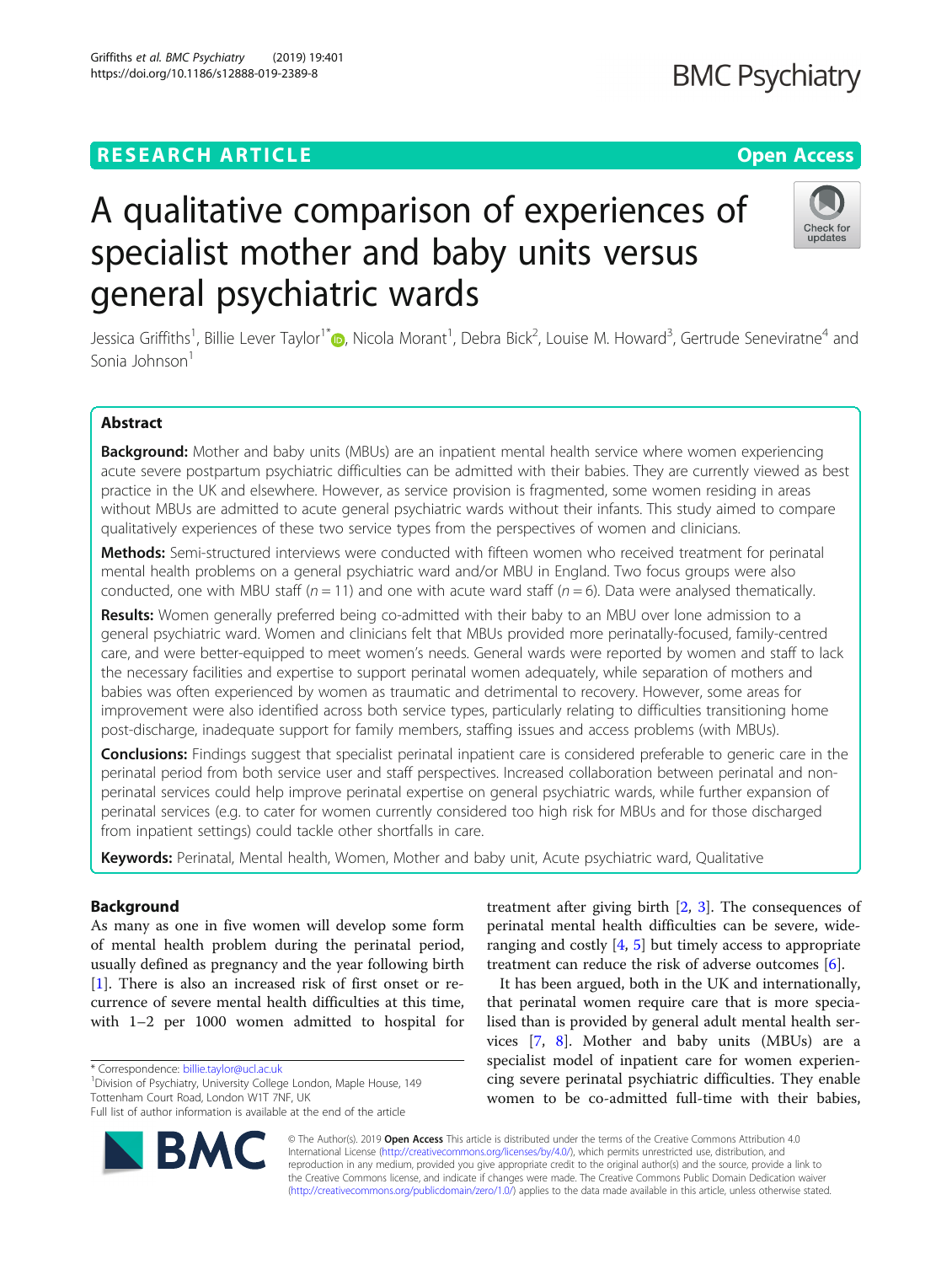rather than being separated from them, as they would be if admitted to a general psychiatric ward. Whereas staff on general psychiatric wards do not necessarily have any specialist perinatal expertise, multidisciplinary teams on MBUs are trained in the treatment of perinatal mental health problems, and in childcare and development [\[9](#page-13-0)]. MBUs predominantly admit women with psychotic disorders, mania, and severe depression but also support those with severe forms of other conditions, such as obsessive-compulsive disorder or anxiety.

Research exploring satisfaction with MBUs has shown that women's experiences are generally positive. In particular, they value infant-care advice on MBUs, readily available baby equipment, good visitor arrangements for partners/relatives, the comfort of the environment, and being able to remain with their babies [[10,](#page-13-0) [11\]](#page-13-0). However, although MBUs are viewed as best practice in some countries (particularly in the UK, France and Australia) [[12\]](#page-13-0), and exist in a number of countries worldwide (including the US, India, Israel and Sri Lanka), access is often inequitable due to their highly disparate geographical distribution and small overall numbers of beds [\[9](#page-13-0)]. In many countries, there is no MBU provision. In the UK, the planned opening of four new units will mean there are twenty-one MBUs across the UK by 2020/21 [[8\]](#page-13-0). However, although this is more than in most countries, it is still insufficient to cater for the level of demand, meaning some women who need in-patient admission will be admitted to a non-specialist general psychiatric ward. It is therefore important to understand women's experiences of both service contexts to inform future research, policy-making and mental health service commissioning, both in the UK and internationally.

Much research has explored service users' experiences of hospital-based acute psychiatric care generally. Service users widely express dissatisfaction, often experiencing general wards as non-therapeutic, restrictive and frightening environments, lacking access to privacy and holistic care, and inadequately involving them in decisions [[13](#page-13-0)–[15](#page-13-0)]. Poor relationships with staff are also commonly reported, due to factors such as low staffing levels and a lack of staff continuity [\[15](#page-13-0)–[19\]](#page-13-0).

However, few studies have explored perinatal women's experiences of general psychiatric wards or directly compared these with MBUs. Two small qualitative studies, in Canada and England, found that women experiencing postpartum psychosis preferred MBUs to general psychiatric wards [\[20](#page-13-0), [21](#page-13-0)]. Women experienced frustration at the lack of specialised perinatal support on general wards and struggled to cope with the separation from their babies. However, women's views of services were only explored very briefly in these studies, as part of a wider remit, so the conclusions were limited. In Scotland, a wider-ranging mixed-method study similarly found that women preferred MBUs to general wards, and viewed remaining with their babies as one of the most important aspects of their care [\[22\]](#page-13-0). This study found that MBUs offered greater perinatal expertise, better peer support, a stronger recovery focus, and greater service user and family involvement than general psychiatric wards. The findings also raised concerns about the support provided on general psychiatric wards for perinatal women, in particular: lack of consideration of children in patients' records, care plans and risk assessments; lack of supported contact between mother and baby; and inadequate provisions for visiting families.

The current study builds on this previous research, exploring in-depth how MBUs are experienced in comparison to general psychiatric wards, and identifying potential areas for service improvement. This has the potential to inform the development of services both nationally and internationally. Women's views were complemented by the views of MBU and acute ward clinicians, so as to understand staff perspectives too and identify possible solutions to issues raised by women.

#### Methods

This study was part of a wider qualitative research study (known as the STACEY study), exploring experiences of a range of services treating women with perinatal mental health difficulties. The STACEY study was itself part of a wider mixed-methods programme of research called Effectiveness of Services for Mothers with Mental Illness (ESMI) [[https://www.kcl.ac.uk/ioppn/depts/hspr/research/](https://www.kcl.ac.uk/ioppn/depts/hspr/research/ceph/wmh/projects/a-z/esmi) [ceph/wmh/projects/a-z/esmi\]](https://www.kcl.ac.uk/ioppn/depts/hspr/research/ceph/wmh/projects/a-z/esmi). The current study takes a qualitative descriptive approach, with a critical realist orientation [\[23](#page-14-0), [24](#page-14-0)].

#### **Participants**

#### Women

Fifteen women from the wider STACEY sample (of 52 women) were included in this study because they had been admitted to a general psychiatric ward and/or specialist MBU for an acute severe psychiatric problem during or soon after their most recent pregnancy. These fifteen women were recruited from nine NHS healthcare providers across England. For the wider STACEY study, purposive sampling was used to ensure women with a range of clinical and demographic backgrounds were included. Additional inclusion criteria required that women: were aged 16 or over; English language speakers; and had a baby aged 6–9 months at the time of interview. Individuals lacking capacity to consent were excluded. Eligible women were initially identified and approached by a clinician from their mental health team. Those who expressed an interest in participating were then contacted by a researcher to provide more information about the study and interview those who were willing.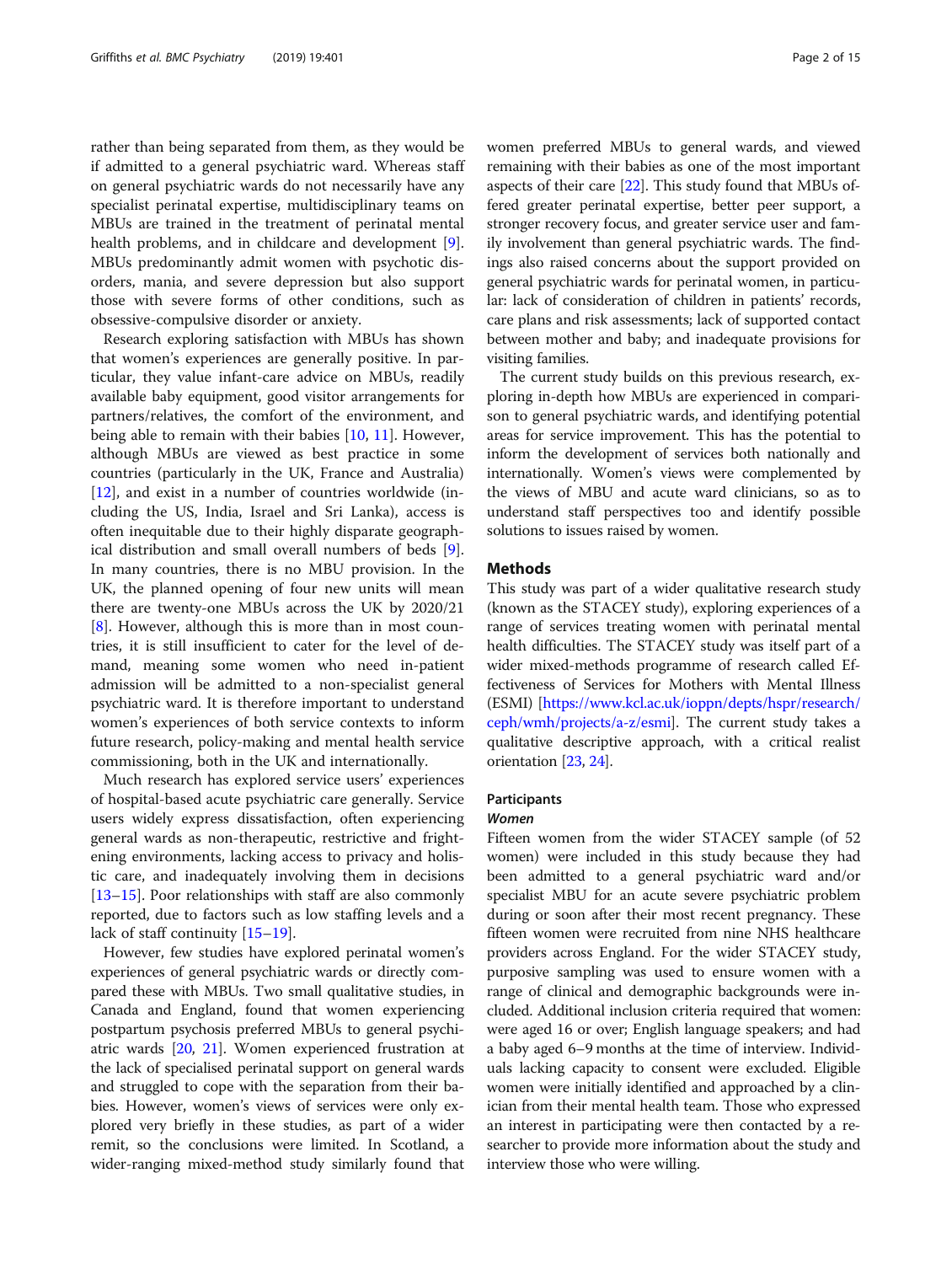#### Clinicians

Seventeen clinicians were recruited to two focus groups (the wider STACEY study included 10 focus groups in total with clinicians from a range of different services). One of the two focus groups consisted of clinicians working on an MBU ( $n = 11$ ), the other consisted of clinicians working on a female acute psychiatric ward  $(n =$ 6). Clinicians were recruited to focus groups by contacting the relevant services and, with their support, advertising the study within these services. Inclusion criteria required that clinicians had experience of supporting women with perinatal mental health problems.

NHS ethical approval was obtained (reference: 13/ LO/1955) and all participants provided informed written consent.

#### Data collection

#### Women

A semi-structured interview schedule was developed by the research team and was reviewed by a perinatal service user and carer advisory group (PAG). As the wider STA-CEY study explored women's experiences of their entire care pathway, interviews explored women's views of all the services they accessed for their perinatal mental health. In cases where interviews covered views of other services as well as MBUs/acute wards, only the relevant MBU/acute ward data was analysed for this study. The interview schedule was piloted with five women. It was first piloted with a woman who had stayed on an MBU and was part of the PAG. The interview guide was subsequently adapted and then piloted with four other women, recruited from NHS services, who were eligible for the STACEY study. This included one woman who had stayed on an MBU, who was included in the current study since she met eligibility requirements and the interview schedule required very little changing after this stage of piloting. Individual semi-structured interviews were conducted with participants each lasting approximately one hour, usually at the participant's home.

#### Clinicians

Preliminary anonymised findings from interviews with women were presented to clinicians in focus groups. Clinicians were asked to discuss these findings in relation to their own experiences of supporting women with perinatal mental health difficulties. Focus groups lasted approximately one hour.

Both focus groups and most interviews  $(n = 13)$  were conducted by the second author (a clinical psychologist and researcher). Two interviews were carried out by a postgraduate student and by a professor of social work. In some cases, researchers involved in the study were also working clinically in areas from which we recruited. The professor assisted in conducting interviews in locations less accessible to the main researcher, since the study covered a wide geographical area. The postgraduate student was involved in conducting interviews to gain experience as they were doing research in perinatal mental health. Having multiple interviewers introduced diversity in interviewing styles, which may have helped to elicit more varied responses from participants, especially since interviewers had different ethnic backgrounds. Actions taken to help ensure consistency included using a semi-structured interview guide, and the fact that the postgraduate student was supervised and accompanied by the main researcher.

#### Analysis

Interviews/focus groups were audio-recorded, transcribed verbatim, and anonymised. Data were analysed by the first author using thematic analysis [[25\]](#page-14-0) with NVivo software. Commonalities and variations in the data were explored, focussing on how these related to the two different service contexts being investigated, through an iterative, staged approach utilising inductive and deductive techniques. Themes were refined and reorganised throughout the analysis process, resulting in a final coding frame.

In qualitative research, reflexivity is seen as vital, with researchers encouraged to acknowledge the ways in which their own backgrounds, beliefs and positioning inevitably affect the research [\[26](#page-14-0)]. In this study, for example, the main interviewer was a White British clinical psychologist (and mother) with experience of working within perinatal mental health services. Such factors could have influenced her assumptions and approach to the study, as well as participants' responses to her. The research team was also all-female, and the lack of a male perspective could have influenced data collection, analysis and the conclusions drawn.

To enhance rigour, a collaborative approach to coding was adopted with a second researcher producing a separate coding frame, based on a sub-sample of the transcripts. The two coding frames were compared and discussed, with competing explanations of the data explored. The initial coding frame was then revised in line with insights gained from this discussion.

#### Results

#### Participant characteristics

Fifteen women were recruited. They described accessing five different MBUs and thirteen general psychiatric wards during and/or after their most recent pregnancies. Six had accessed general psychiatric wards only, six had accessed MBUs only, and three had experience of both service contexts. A summary of their characteristics is shown in Table [1.](#page-3-0) Participants ranged from 19 to 39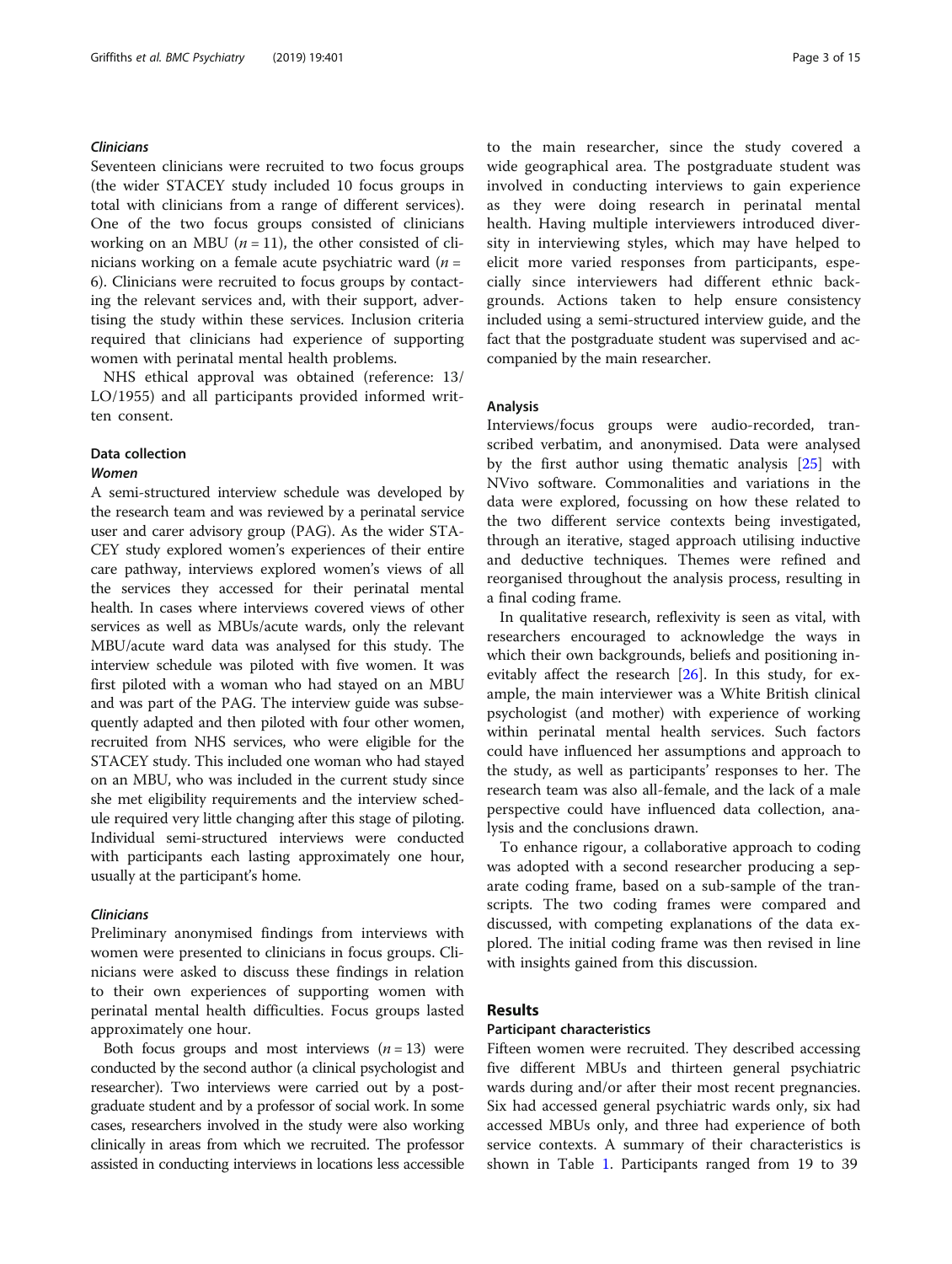<span id="page-3-0"></span>

| Characteristics        | Category                 | Respondents n  |  |
|------------------------|--------------------------|----------------|--|
| Service use            | MBU only                 | 6              |  |
|                        | General ward only        | 6              |  |
|                        | Both                     | 3              |  |
| Age                    | Mean age                 | 32 years       |  |
|                        | $<$ 20 years             | 1              |  |
|                        | $20 - 29$ years          | 4              |  |
|                        | $30 - 39$                | 10             |  |
| Ethnicity              | White British            | 8              |  |
|                        | White Other              | 2              |  |
|                        | <b>Black Caribbean</b>   | $\overline{2}$ |  |
|                        | <b>Black African</b>     | 1              |  |
|                        | Asian                    | 1              |  |
|                        | Mixed Race               | 1              |  |
| Primary diagnosis      | Depression               | 4              |  |
| (self-reported)        | Bipolar disorder         | 2              |  |
|                        | Postpartum psychosis     | 5              |  |
|                        | Schizophrenia            | 1              |  |
|                        | Personality disorder     | 3              |  |
| Previous mental health | Yes                      | 11             |  |
| service use            | No                       | 4              |  |
| Level of education     | No formal qualifications | 1              |  |
|                        | Secondary education      | 7              |  |
|                        | Undergraduate            | 1              |  |
|                        | Postgraduate             | 6              |  |
| Living with partner    | Yes                      | 12             |  |
|                        | No                       | 3              |  |
| Custody status         | Retained custody of baby | 13             |  |
|                        | Lost custody of baby     | 2              |  |
| Number of children     | 1                        | 9              |  |
|                        | 2                        | 6              |  |

| Gender    | Female                               | 10             |
|-----------|--------------------------------------|----------------|
|           | Male                                 | 1              |
| Ethnicity | White British                        | 9              |
|           | White Other                          | 1              |
|           | <b>Black African</b>                 | 1              |
| Role      | Mental health nurse/student nurse    | 5              |
|           | Nursery nurse                        | $\mathfrak{D}$ |
|           | Healthcare assistant                 | 1              |
|           | Psychologist                         | 1              |
|           | Occupational therapist               | 1              |
|           | Senior manager                       | 1              |
|           | General ward focus group ( $n = 6$ ) |                |
| Gender    | Female                               | 3              |
|           | Male                                 | 3              |
| Ethnicity | White British                        | 1              |
|           | White Irish                          | 1              |
|           | White Other                          | 1              |
|           | <b>Black African</b>                 | $\overline{2}$ |
|           | <b>Black Caribbean</b>               | 1              |
| Role      | Foundation doctor                    | $\overline{2}$ |
|           | Modern matron                        | 1              |
|           | Ward manager                         | 2              |
|           | Student nurse                        | 1              |

care, within more family-friendly and therapeutic environments. Women with experience of both settings invariably preferred MBUs. However, both women and clinicians also identified areas for improvement on MBUs, such as increased accessibility and improved post-discharge continuity of care. Key themes and sub-themes are outlined in Table 3.

years old. Most were from a white British or white other background and lived with their partner.

Clinician characteristics are shown in Table 2. Clinicians varied in their clinical roles, and those in the acute ward group were more diverse by ethnicity and gender than the MBU group.

#### Findings

Women expressed a clear preference for co-admission with their baby to an MBU over lone admission to a general psychiatric ward. Women and clinicians alike described acute wards as struggling to care adequately for perinatal women in the face of a lack of appropriate facilities and expertise. In contrast, MBUs were generally perceived by women and clinicians to be betterequipped to provide family-inclusive, perinatally-focused

Table 3 Summary of the themes and sub-themes identified in this study

| Themes                                       | Sub-themes                                           |  |  |
|----------------------------------------------|------------------------------------------------------|--|--|
| Degree of perinatal focus<br>in care         | Expert, tailored support                             |  |  |
|                                              | Co-admission versus separation<br>of mother and baby |  |  |
| Family involvement                           | Family contact/visits                                |  |  |
|                                              | Family inclusion/support                             |  |  |
| Therapeutic relationships and<br>environment | Peer support                                         |  |  |
|                                              | Therapeutic relationships with staff                 |  |  |
|                                              | Therapeutic environment                              |  |  |
| Access and post-discharge<br>experiences     | Barriers to access                                   |  |  |
|                                              | Poor continuity of care post-discharge               |  |  |

|  | <b>Table 2</b> Characteristics of clinicians ( $N = 17$ ) |  |  |
|--|-----------------------------------------------------------|--|--|
|  |                                                           |  |  |

Mother and baby unit (MBU) focus group ( $n = 11$ )

Characteristics Category Characteristics Category Characteristics Category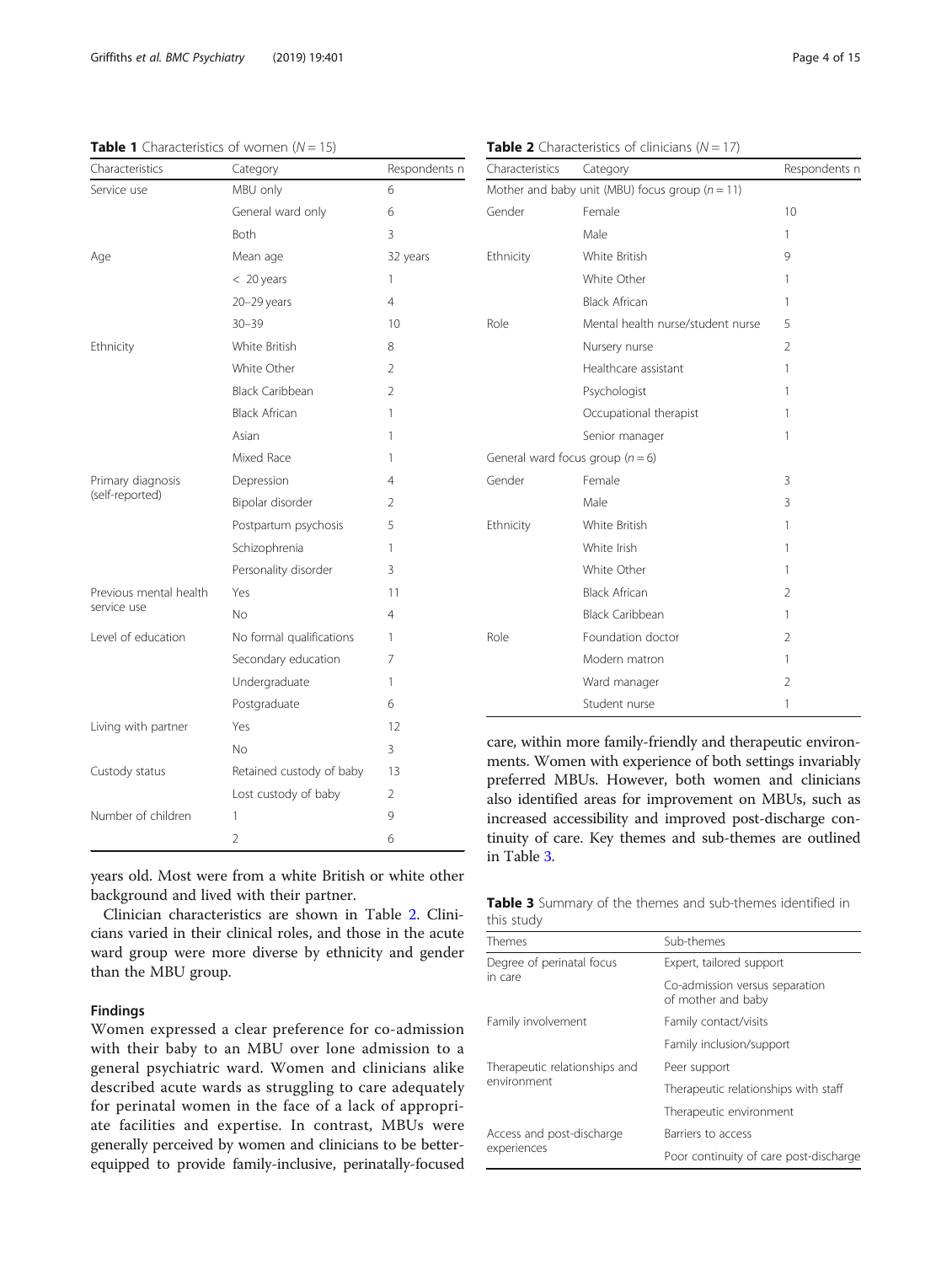#### Degree of perinatal focus in care

Expert, tailored support Women preferred the more specialist, perinatally-focussed care provided by MBUs to the more generic support on general psychiatric wards. Tailored support included: activities designed for new mothers and their babies (some of which could be attended by both mother and baby), breastfeeding support, parenting interventions, help with infant-care, specialist advice around medication, and mother-baby relationship interventions. Those on MBUs described feeling they were 'in good hands', with a dedicated, skilled team available to help them. Some women valued clinicians' detailed knowledge of the risks/benefits of different medications in the perinatal context. Others said perinatally-focused interventions (such as videoing interactions between mother and baby and playing them back) assisted them in developing their parenting skills and promoted a positive mother-baby attachment. Mothers also valued practical support with caring for their babies provided by nursery nurses.

"[The psychologist] told me useful things about … how babies you know develop and different ways to hold him, or play with him or talk to him … It was useful to see the video back and see how you are acting …

They had so many different ways that they were trying to help, different facilities and different medical staff doing all different things, and it was very structured. And they had a lot of experience." Mother 5

A few women felt that, even on MBUs, support with their babies could be improved further. For example, some women found MBUs were not as well set up for older babies (e.g. where restricted access to the kitchen/ cutlery made weaning difficult). Others wanted more tangible advice about aspects of infant-care (e.g. how to settle their babies or transition from breastfeeding to bottle-feeding), while some also felt they received conflicting parenting advice from different staff. However, overall women valued the mother-baby-oriented focus of MBUs, which also allowed them space to recuperate.

"I felt, maybe, they didn't, kind of, had quite the training in, kind of, trying to get the baby to sleep, and trying to get them into a routine, or trying to transition to bottle feed. But they were really very, they were very nice in terms of helping, offering to help with, like, I could have a shower and leave [my baby] with them, which I hadn't been able to do, really, at home." Mother 10

In contrast, care on general psychiatric wards was more generic, typically lacking any perinatal focus at all. In some cases, staff were even unaware that participants had recently had a baby. This created a perception among some women that general wards were essentially trying to control or 'manage' them (e.g. through medication) rather than helping them more therapeutically or holistically with the wider context of motherhood.

"The acute units, they don't really look at the whole person, they don't kind of care that you've just had a baby. It's just, they just look at the immediate presentation that they've got in front of them. This person's being difficult, what drugs can you give them. That's very much a drugs culture …

[Some staff] had no idea that I was a mother separated from a new born - or very young - baby." Mother 8

This is not to say, however, that women could not benefit at all from this less-tailored care. Some found more generic interventions, such as medication and group therapy, therapeutically beneficial. Similarly, whilst some found activities (such as cooking, gardening, pottery, creative writing and exercise classes) irrelevant, others valued the opportunities for social interaction and structure they provided. Women were, however, usually satisfied with the variety of activities and interventions on MBUs, and usually dissatisfied with this on general psychiatric wards.

MBU and acute ward clinicians agreed that support on MBUs is typically more holistic, person-centred and perinatally-focused. They attributed problems with this on general wards to factors such as the high acuity of the environment (and consequent demands on staff) as well as limited availability of perinatal resources and expertise.

"You've got all these admissions coming in, everything is moving at such a fast pace … I think we forget sometimes as a group that these are individuals who are probably going through a break period, being separated from their baby, because sometimes everything is going on." (Acute ward, ward manager)

General ward clinicians reported receiving little perinatal training and sometimes felt out of their depth when asked for specific advice (e.g. about breastfeeding or medication).

"If I hadn't randomly spent those two days on the MBU ward, we wouldn't have received a single minute of perinatal training in our psychiatry locations and teachings." (Acute ward, foundation doctor)

"Personally, just from a nursing perspective, I've got zero training … If you were lucky, you would end up in placement in perinatal. But I think maybe someone talked to me about it for an hour during the early years of my career." (Acute ward, modern matron)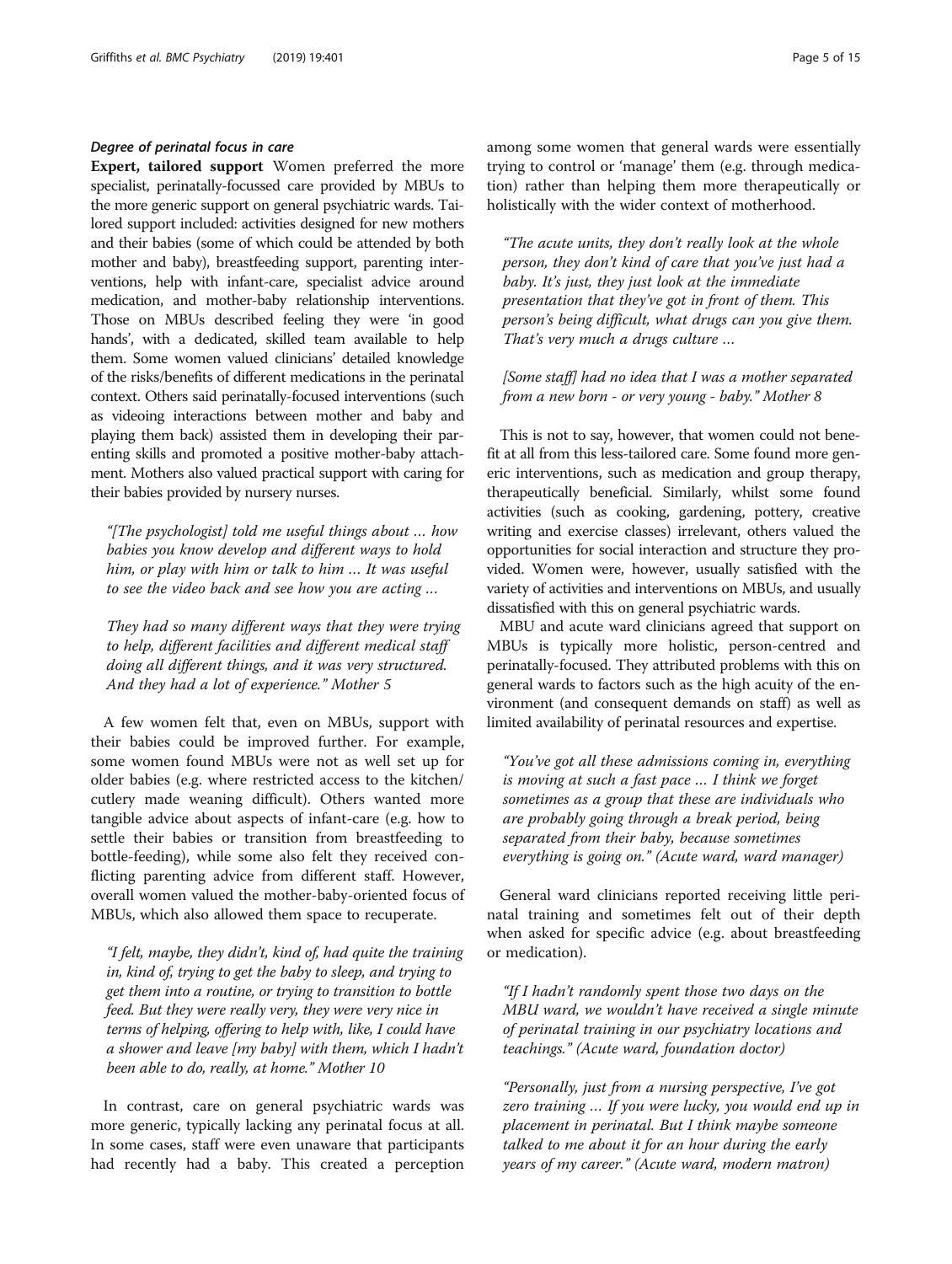Clinicians suggested that the disparity in perinatal expertise between general ward and MBU staff could be addressed by more collaborative working between services. For example, training and consultation by MBU staff or community perinatal specialists to help equip general ward staff with skills and knowledge to meet the needs of new mothers (whether this be advising on specific cases, or on wider service-level approaches and developments).

"We've got a really good perinatal [community] service here and actually getting those really experienced staff to come talk to us about how you have those conversations with [women] and the family and how you help support them [would be valuable]." (Acute ward, modern matron)

General ward staff said their ward had also been designated their hospital's perinatal ward. They felt this had helped develop at least some perinatal expertise within the ward, in the context of limited resources. Staff from both services emphasised that improving perinatal care provision through training and development requires support from all levels of the organisation (right through to senior management).

Co-admission versus separation of mother and baby Most women expressed a strong preference for coadmission with their babies over separation. Many mothers perceived sustained mother-baby contact to be an important facilitator of recovery. Separation following admission to general psychiatric wards was often viewed as distressing, a barrier to recovery, and detrimental to the mother-baby relationship, because it was felt to deprive mothers of the opportunity to bond with their baby and develop their parenting abilities. Women on general wards sometimes felt they had 'missed out' on being a mother and some struggled to adjust back into their mothering role after discharge.

"It was much nicer to say to a mum, I think, that we're going to help you to look after your child, not get somebody else to look after your child and help you. … I found it incredibly hard this year to be away from them. It was like every day I missed them." Mother 4

Admission to acute wards could also place a burden upon relatives to take on additional childcare responsibilities and there was one instance where a woman's baby was taken into custody by social services because it was not feasible for her relatives to provide childcare.

Separation of women from their babies could also cause difficulties related to breastfeeding, with mothers reporting that acute wards were not well set up to support them with this.

"My baby was exclusively breastfed before all this hospitalisation, so I was still expressing milk whilst at the hospital. They didn't have any freezers, so there was no way of my freezing the milk and getting it taken to her, so I had, I ended up having to express milk and down it through the sink." Mother 13

Nevertheless, a few women admitted to general psychiatric wards felt separation had been for the best because they worried they would have been unable to care for their baby themselves and had concerns about exposing them to an inpatient environment. Some felt that separation provided respite and motivation to recover.

"It was hard but I would say that it's good to have the mother go and recuperate somewhere else without the kids … You need that time to yourself to recuperate … So ending up at the hospital was a good thing." Mother 12

Co-admission also separated the baby from the rest of the family, including the father. One woman found sharing childcare responsibilities with her partner throughout her admission helped them manage this.

Clinicians echoed women's views – especially acute ward staff, who recognised that women often experienced separation from their baby as traumatic and highly distressing. They felt that relatively simple actions, such as acknowledging and validating the women's distress could be helpful in supporting them through this.

"There's simple things as well … Just asking in the ward … How are you doing today?...This must be really difficult. … You're a new mother and then there's no new baby with you and that must be so tough." (Acute ward, foundation doctor)

General ward clinicians acknowledged problems caused by a lack of facilities to meet the needs of mothers separated from their babies, especially relating to breastfeeding.

"Another problem is when [the] patient really wants to breastfeed … it's quite difficult. There could be a problem of breast engorgement. And all those endless limitations to what staff could be really do in that aspect. So, some of them eventually they are forced to stop breastfeeding … not able to really find an appropriate fridge to store the milk and all that stuff." (Acute ward, ward manager)

Staff commented that in-person visits to MBUs could help generate inspiration for possible adaptations to the ward environment to improve perinatal care provision, including simple changes. Most had never set foot on an MBU.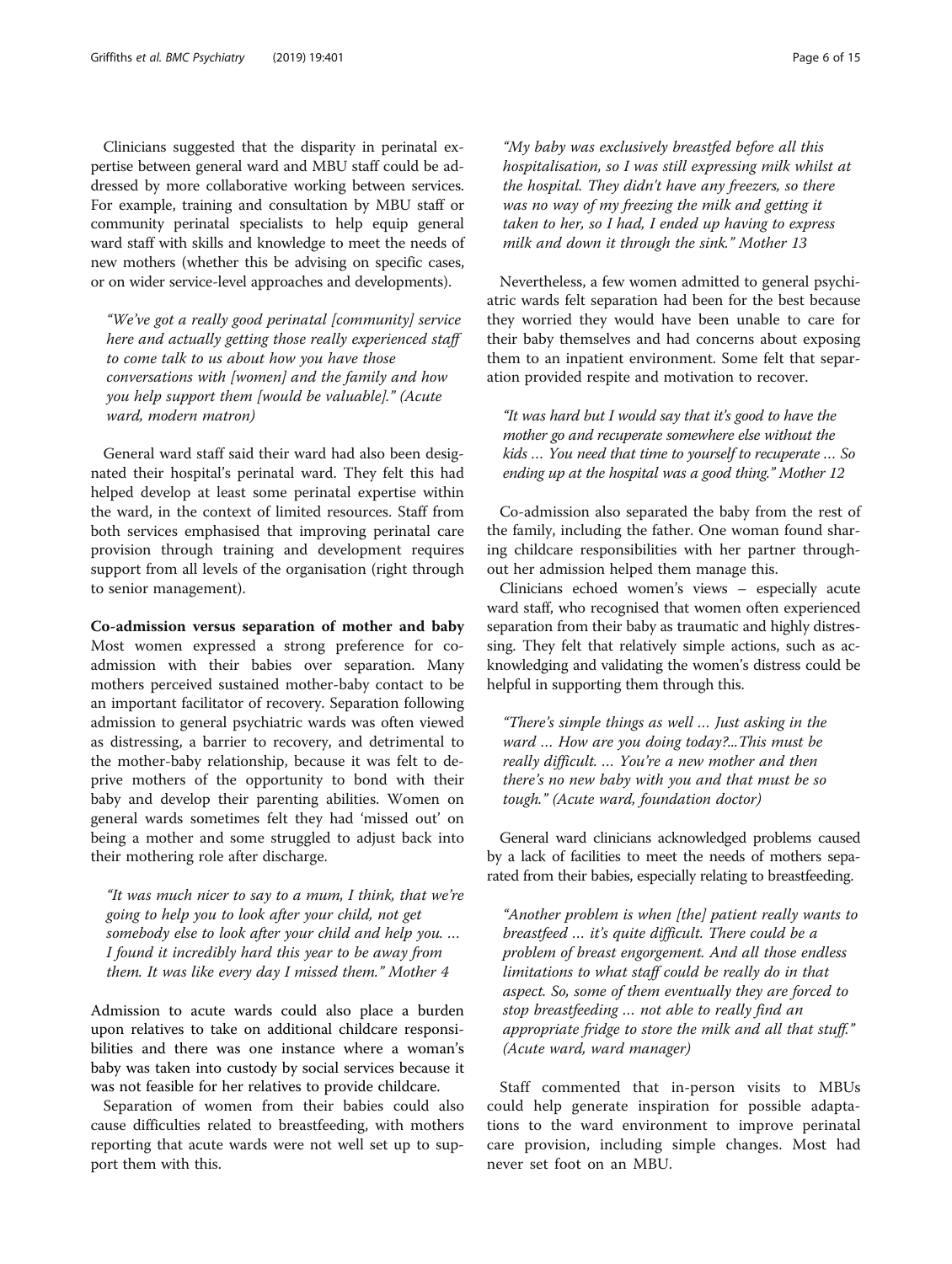"I'd really like to go and look at an MBU to understand what some things really look like. And what facilities they have. Because there might just be simple, simple stuff, like a new freezer where they can keep breastmilk in, just like really tiny things, really quick things that we could do." (Acute ward, modern matron)

#### Family involvement

Family contact/visits Women found separation from older children, partners and other relatives during admissions challenging in both service contexts. Maintaining contact between women and their families throughout admissions was therefore considered important.

While one woman felt poor internet and phone connections made contact with her partner difficult during her stay, MBUs were typically better at facilitating family contact than general psychiatric wards, more commonly providing private family rooms and extending visiting hours to accommodate families' schedules and needs. This was especially helpful in cases where home-MBU distances were long.

"They noticed how far away I lived and they were like you know they can come before visiting times and stay a little after, because they lived so far and, yes, so that was really good." Mother 1

Fewer of these provisions on general psychiatric wards made it more difficult to sustain regular contact between women and their families.

"That was quite frustrating as well because there is visiting times and they were very specific about it … But some people can't make those times … There wasn't too much flexibility and it would've been nice especially in that environment." Mother 4

In some cases, babies and children were not permitted to visit general psychiatric wards at all. However, even when they were, scheduling visits around babies' routines could be a challenge, while some women had concerns that other patients' behaviour could be disturbing and difficult to understand for children and so were reluctant to let them visit. Some women who stayed on general wards said there was no private family room available, making it feel like an inappropriate and unsafe environment for children.

Clinicians from both service contexts recognised that facilitating contact between women, babies, fathers and other family members is important (including for any older children) and consensus amongst clinicians was that MBUs are better set-up for this. One member of MBU staff recalled how, in the past, women's partners had even been permitted to stay overnight on some MBUs. However, she said this had since been disallowed, due to a perception that women had a competing need for privacy. Acute ward clinicians described challenges with family visits, for example, saying that their family room was located off the ward so motherbaby contact was not permitted if the mother was not deemed well enough to leave the ward.

Family inclusion/support Women commented on how difficult their partners and families found the perinatal period as well, especially in the context of a woman experiencing severe mental health difficulties. Psychological support for partners/relatives, such as individual counselling, was more commonly available on MBUs than general psychiatric wards. This family support was positively received by those who were able to access it.

"When I went into the mother and baby [unit] … we had support as a family. All of us … They worked with us as a family as opposed to an individual." Mother 4

Most participants, however, reported a lack of psychological, childcare or financial support for family members in both service contexts. Even in cases where it was available, it was difficult to access due to clashes with relatives' work and childcare commitments. In particular, long home-MBU distances, because of a limited number of MBUs unevenly distributed across the country, made travel costly and time-consuming for families.

"The one psychologist at the MBU suggested that my partner comes along to one of the sessions. But he just couldn't find time for it, basically, and to do his work. And also, where hospital is, it's miles from where he works and stuff like that, it's a few hours travelling." Mother 3

While there were exceptions, participants did nevertheless generally feel that family members were adequately involved in decisions on MBUs. Efforts made by MBUs to facilitate this included: communicating effectively with partners/family members to keep them well-informed, regularly inviting them to ward rounds, and actually taking their views into account. This was typically valued by women, who sometimes felt that they were too unwell to make decisions for themselves. General psychiatric wards were more often, though not always, described as failing to include family members.

Clinicians recognised that offering support to partners/family members and involving them in women's care can be beneficial for all involved. They felt that MBUs typically offer more opportunities for family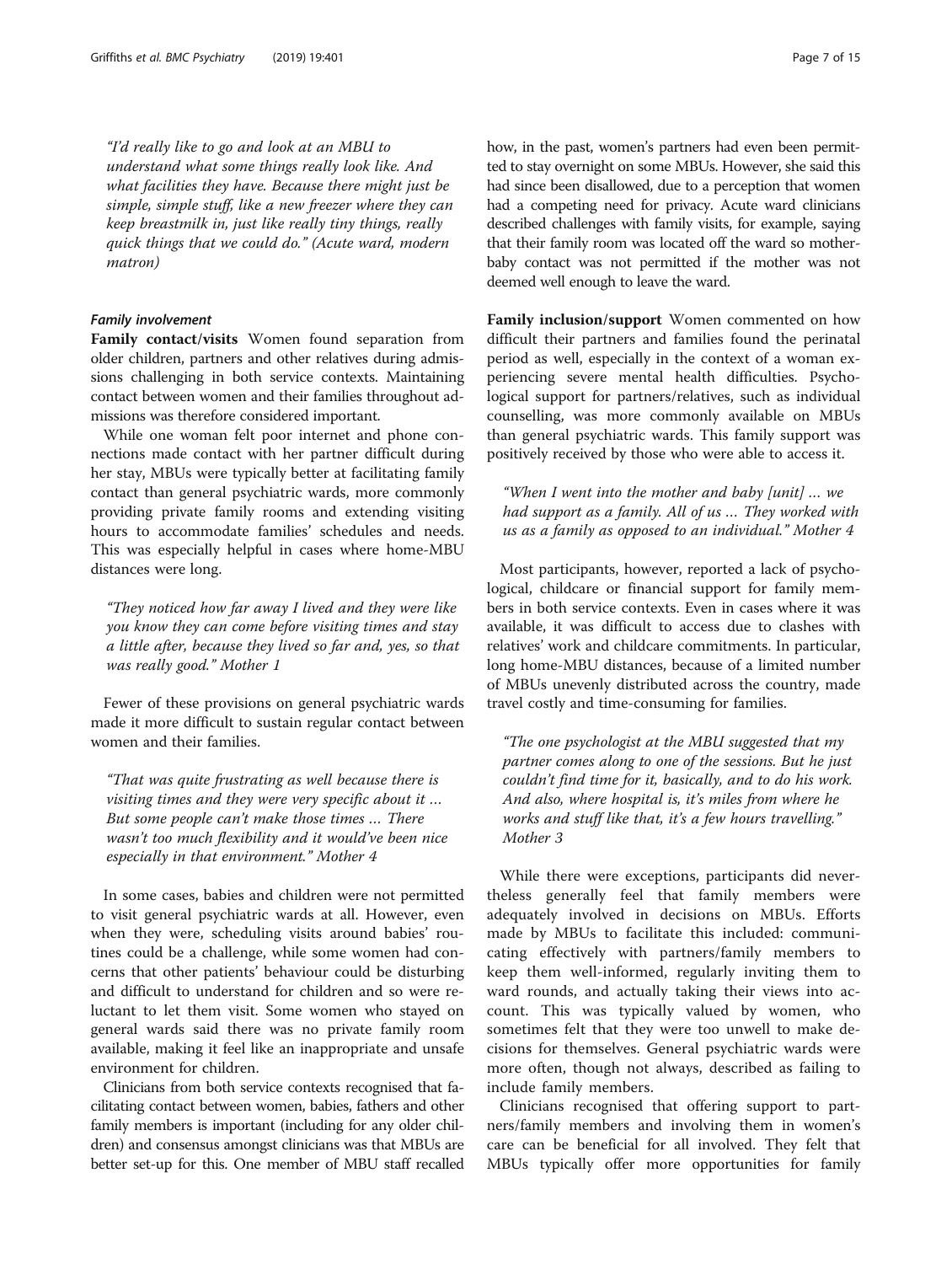members to be supported and involved, though MBU staff felt a more systematic approach to this is still required. Indeed, clinicians acknowledged that there was room for improvement in both service contexts.

"I think what we probably do try to do is to try and have a meeting with the partner, maybe a psychoeducational session or something to talk about what will be helpful when they go. I'm not saying that every partner gets that...I don't know how systematically we do it. But we do recognise that's really key actually, because I think partners don't quite know what to say or what to do or what would be helpful, and they need some guidance." (MBU, psychologist)

Practical barriers such as limited time and resources due to the high demands already placed on staff could make it difficult for clinicians to achieve their goals of increased family-working.

"I think the team find it really challenging because you can imagine … with so many patients … it's really difficult to juggle … It's not an easy thing to do to involve them all the time. But we aspire to do that wherever possible." (Acute ward, modern matron)

#### Therapeutic relationships and environment

Peer support Many women valued being admitted to an MBU alongside other women experiencing perinatal mental health difficulties. Some participants felt that it made it easier for them to relate to, bond with and support each other. This helped create a therapeutic sense of 'community' in MBUs. Plus, seeing other women's difficulties and mother-baby relationships improve helped to instil hope in participants. This demonstrates how peer support could facilitate recovery. In some cases, friendships were long-lasting, providing mothers with continued social support in the community.

"Just knowing that there were other mums, it was just like the biggest comfort ever. I just felt like, oh my gosh I'm not the only one." Mother 1

Some participants did recall bonding with other women with older children, and other patients, on general psychiatric wards. However, this tended to be perceived as more difficult because service users had less in common and more severe and variable conditions.

"[The ward] was a very confusing place to be and having all those people around me that didn't understand what had happened to me was really hard." Mother 14

Therapeutic relationships with staff As well as peer relationships, women experienced positive therapeutic relationships with staff across both service contexts. MBU staff in particular were described as working well together as a team, almost like a family. Women valued staff who were dedicated to their jobs, made them feel listened to, understood and respected, and were warm and patient. Such compassionate, non-judgemental support helped establish trust between staff and service users, especially important since many mothers reported being initially distrustful of staff.

"I had a good relationship with the staff [on the acute ward]. They were really nice, they were courteous. And they were good listeners as well. You know, if you had a problem you could talk to them and they would try to help you out." Mother 12

However, women in both service contexts described some members of staff as cold, unempathetic and not proactive enough. Women attributed this to staff being too busy or lacking commitment to their jobs. It resulted in women feeling apprehensive, frustrated and less able to approach staff.

"You could definitely see the ones [on the MBU] that were, you know, a bit more under stress and a bit more snappy. And there were the ones that actually enjoyed being there and liked caring for the babies and liked being around the mums and you could see the ones that were there just for a job sake." Mother 1

In both general psychiatric wards and MBUs, staff unavailability (due to understaffing or staff being too busy) was a commonly-identified barrier to therapeutic relationships with staff. This was made worse by poor staff continuity resulting from the employment of bank and agency staff to compensate for staffing shortages, since these individuals were less familiar with mothers. Staff shortages could also result in activities and visits being cancelled across both settings and staff having less time for women, compromising their quality of care.

"I really didn't like, you know, the fact that there is a different person looking after you every day [on the MBU], twice a day, actually, it changes … I never knew who was supposed to look after me … Plus the, what do you call the people from the agency?... Nobody bothered to tell [me] what they were supposed to do." Mother 3

Like women, clinicians across both service contexts identified understaffing and lack of regular permanent staff familiar with the service and its users as barriers to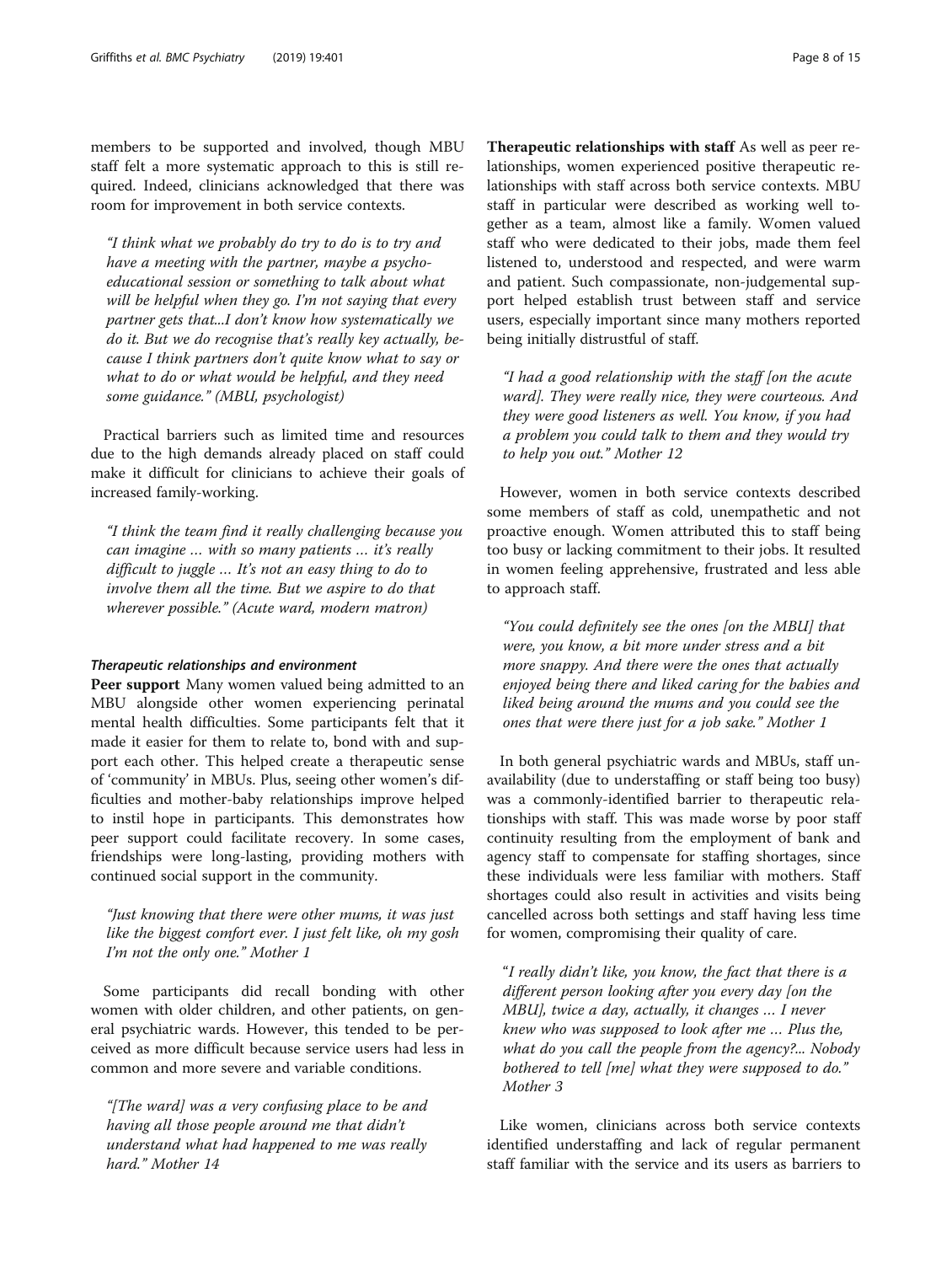providing safe, quality care. Plus, the high demands placed on staff could result in more process-focussed, and less person-centred care; in both service contexts, clinicians said there was a lack of time for them to cater to women's unique individual needs.

"We don't have enough staff to meet our safe staffing levels which is something that they're about to fix I hope. But we can't actually have our own staff across all of the shifts in a week, days and nights, we just don't have enough people and I think the mums do notice when we've had a lot of bank staff … that aren't very familiar with the ward." (MBU, senior manager)

One MBU clinician did, however, report feeling that MBUs, due to being specialist units, attract staff who are particularly passionate about perinatal care and felt this was reflected in staff's commitment to their jobs.

"I think MBUs attract certain types of staff because you're passionate about this specific area … I think if you end up working here it's because you really like it … I think it's just we are more motivated coming to work." (MBU, nurse)

Therapeutic environment On MBUs, the formation of positive relationships was also perceived to be facilitated by their more homely, comfortable and modern environment. Participants attributed this to their décor and facilities, including home comforts and children's toys. This helped make them more welcoming, family-friendly environments. Women who had experience of admissions to both settings often commented on the more comfortable MBU environment.

"Compared with the adult acute wards you know, it's all crafted and it's kept really nice and the area where you can make tea and coffee is kind of, it feels like a, just a nice dining room and everything's clean and they've got nice mugs from Waitrose [supermarket] and just things, small things like that which make a whole lot of difference." Mother 8

In contrast, general psychiatric wards were typically more clinical, impersonal and dated environments. Some women likened them to prisons or old-style psychiatric hospitals: frightening environments not conducive to recovery.

"It wasn't just an old building, it was old facilities, it was just so clinical and dated. You felt like you were in some kind of psychiatric mental movie from the 1950s … that isn't an environment to get better in. It just depressed me even more." Mother 4

While women on MBUs also had their own private rooms, which they viewed as safe havens where they could retreat, mothers on an acute psychiatric wards at times described a lack of appropriate facilities for postpartum women and/or having to share spaces with others who were not understanding of their needs as new mothers.

"The toilet was horrible, the shower was horrible … And obviously post birth you need … clean sanitation and like, so I was bleeding a lot still … I needed a bath, but you don't have baths in your room." Mother 14

"That's one of the things about being with other people in a room, because others who were mothers would have understood when they were hearing me express, but the lady who was next door to me … just hearing the sound of it was getting to her. So I used to … take my pot machines and sometimes it would be at a stupid time of the night and I would have to go to the bathroom and pump in there." Mother 13

These comparisons were also consistent with a lack of freedom, choice, control and power more commonly described on general psychiatric wards. However, across both MBUs and general wards, some women reported wanting greater involvement in decisions about their care, finding it hard to adjust to all the rules, and disliking procedures such as bag and room searches, and supervised family visits, experiencing these as intrusive and disempowering.

"It was hard at first [on the MBU] because they had all these rules and you couldn't, you know, bath your baby on your own and you couldn't change your baby on your own. You had to be supervised to do most things. So that was just kind of like, you felt like you were imprisoned sometimes." Mother 1

While clinicians could understand women's dissatisfaction with these aspects of their care, from their point of view strict rules and regulations were seen as very important, with activities like co-sleeping considered to present unacceptable risks.

"I think [the rules] don't always work well for the mums because when they go home they won't be doing what we expect them to do here. But we're in a psychiatric hospital with very unwell women and other babies so we have to think about safety first. So things about co-sleeping, not walking around holding your baby, not having your baby in a buggy on a strap, all of those things, we have to have those rules here." (MBU, senior manager)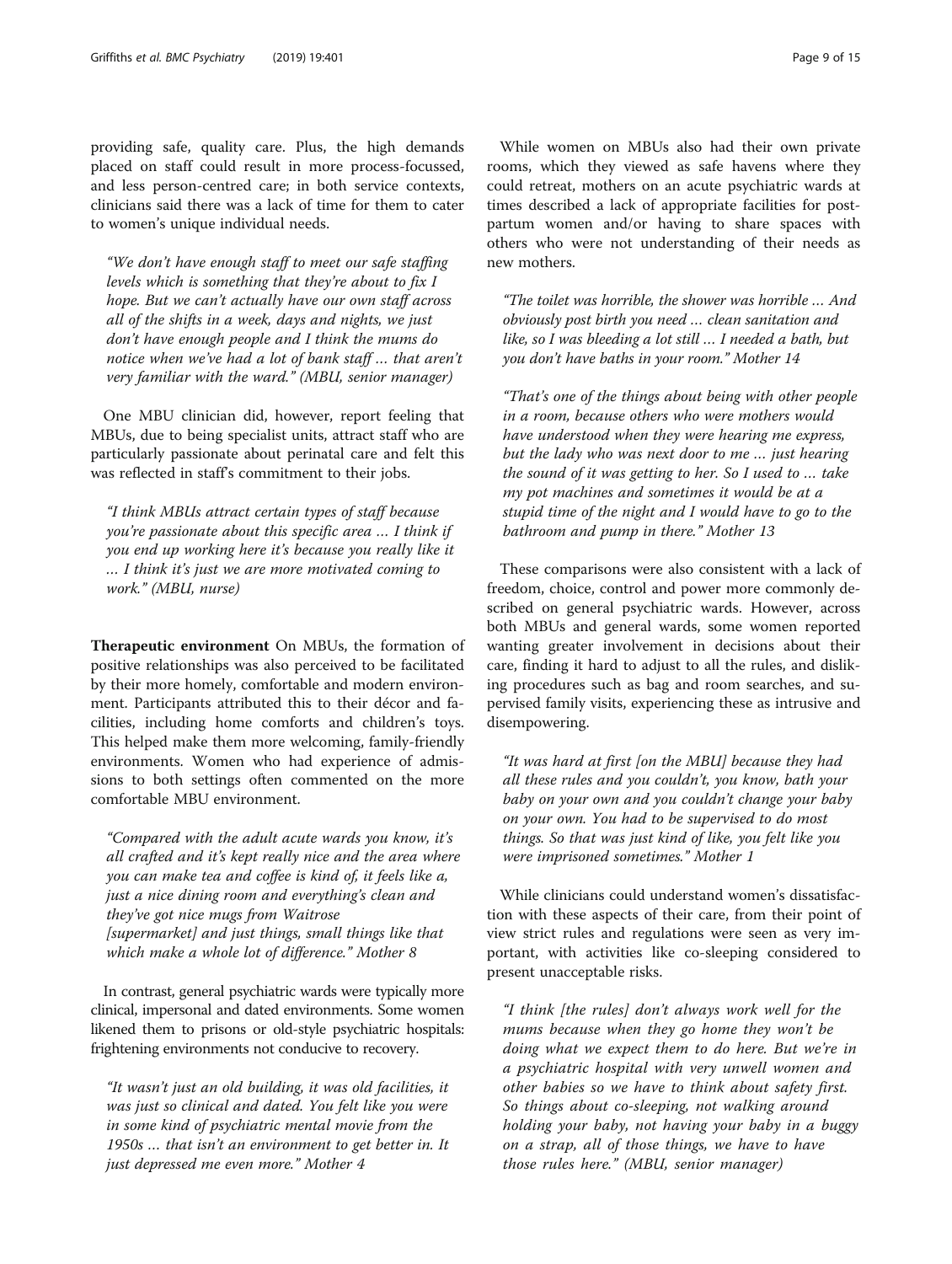#### Access and post-discharge experiences

Barriers to access Although MBUs were preferred to general wards, lack of beds and long home-MBU distances could present significant barriers to access, with some women opting for admission to a local general psychiatric ward as a result. Many women voiced the need for increased MBU provision.

Clinicians noted that long home-MBU distances could be a challenge for professionals too. For example, it made it time-consuming for MBU staff to visit women at home, and for community teams to visit women at the MBU. Efforts were made to share travelling responsibility between teams to reduce this burden, though it was still challenging for staff.

"Sometimes when they're very far I feel sometimes the community teams do make heroic efforts to come to the MBU and have an opportunity to have a face-toface meeting. Or we might try and facilitate by having the final discharge meeting in the community and our staff travelling there. But that is a real challenge for everyone I think." (MBU, psychologist)

Though several women experienced delays accessing MBUs, some were able to access them quickly. In these cases, women attributed their ease of access to adequate preparation. This involved women and professionals being proactive, with one woman even prospectively reserving a bed in anticipation of mental health difficulties post-birth.

Clinicians spoke about their own difficulties dealing with uncertainty around timescales for admissions to MBUs, for example where staff were not sure when a bed would become available, or when plans changed because a higher priority case arose. Clinicians reported that this could be frustrating for everyone.

"I think one of my most frustrating jobs is … managing all the referrals … we have a lady, we see the referral, yes she's definitely appropriate, she's on an acute ward … And then we get an emergency referral, this one's at home, it's very risky, we have to prioritise that referral. So sometimes if you're on an acute bed you actually get pushed further down the list because you're already in a safe place … we can never really give an accurate description as to when someone can come in because the picture is a very fluid" (MBU, nurse)

General ward clinicians said this uncertainty could result in professionals, women and their families alike becoming pre-occupied about arranging potential transfers, detracting focus from supporting women as best as possible whilst on the general ward.

"That was the focus, when's she going to go, when's she going to go, she'll go today? She might go today. Family, 'is she going today, why isn't she going today?' … and actually if she was happy here, which I think she kind of was, and she was getting to see her child, and we were facilitating that … did we need to focus so much on this transfer?" (Acute ward, foundation doctor)

MBU clinicians also reported receiving inappropriate referrals from generic mental health services including general wards, which they attributed to a lack of perinatal expertise, including a lack of clarity around MBU referral criteria and the model of care on MBUs. MBU staff felt that more out-reach training by MBU staff – not just to general wards but community teams as well – could help, as well as having community staff spend a day on an MBU and vice-versa. However, they also felt that pressure to free up beds on general wards sometimes resulted in staff referring women to MBUs who were too high risk. MBU staff said they had started conducting in-reach assessments on general wards in an attempt to prevent inappropriate transfers.

MBU staff suggested that the introduction of highdependency MBUs, or high-dependency sections within existing MBUs, could be valuable. This would help MBUs cater for the needs of higher-risk cases, who are currently admitted to general wards and separated from their babies.

"There are no perinatal high dependency areas in the country. If we had a little self-contained area where we could nurse maybe two women who were really unwell, with increased staffing numbers, that they would get the perinatal expertise that they need, but also they would be safe and everyone else would be safe. So I think that's something else that the government need to look at." (MBU, senior manager)

Poor continuity of care post-discharge As well as difficulties accessing MBUs, most women reported a lack of accessible psychological, practical, childcare and social support following discharge from both MBUs and general psychiatric wards. This poor post-discharge continuity of care contributed to challenging hospitalto-home transitions in which mothers felt isolated and lacked confidence in their ability to cope. Many experienced adjustment difficulties upon returning home, finding it difficult to integrate back into family life and reassume childcare responsibilities in the absence of external support.

"What was the point of going to [an MBU] if it doesn't get followed up at all? I still don't understand." Mother 3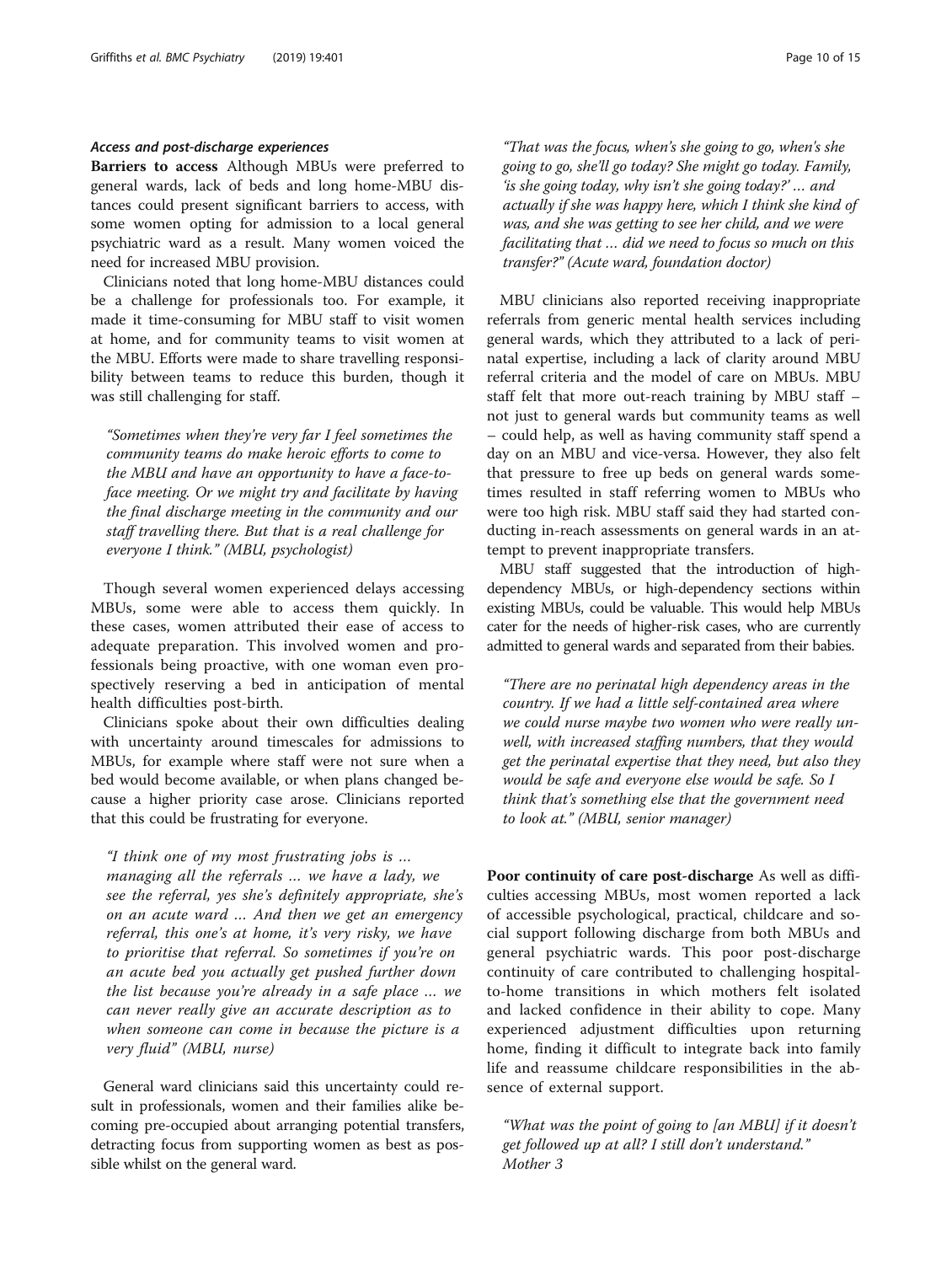Poor communication between services, long waiting lists, and not having a consistent point of contact were cited as obstacles to accessing post-discharge support. This, combined with inadequate information provision to mothers about support available, meant that mothers often had to rely on informal support from family members once home. Whilst phased discharges in both general psychiatric wards and MBUs did help women feel more prepared for life at home, it could be emotionally difficult for women's older children.

"I started to have trips home and I found that those were quite difficult with my son because he, when I came home he would want to know how long I was staying and he was finding it really distressing that I would be home for a couple of days and then suddenly I was gone again." Mother 8

Clinicians from both service contexts recognised that transitions home following admission can be challenging for women, perhaps particularly so after longer admissions and after receiving high-quality, specialist support in an MBU. They felt this could sometimes foster dependency on services.

"We do end up running ourselves quite ragged and doing everything for somebody who actually is able … rather than empowering someone to do stuff for themselves" (MBU, nurse)

"I think we can be quite womb-like and I think we really cosset and nurture and take care of the mums. Although I think that's absolutely what they need, I think that can be quite hard then when they're being discharged because they really struggle to move on from the care and the support and the nurturing that they've had here, sometimes for the first time in their life." (MBU, senior manager)

Like women, clinicians felt gradual discharges could help women manage the transition home, as well as closer liaison with community teams to aid dischargeplanning. They also said expanded provision of specialist perinatal support in the community could help, particularly around infant-care.

"Quite recently as well the perinatal community teams have expanded as well to include nursery nurses as well. So I think that might bridge a little bit of a gap. But I do think it would also be helpful if the team here communicated with the community teams more just to transition a bit more smoothly … These are staff who don't really know these mums so perhaps we could work together a bit." (MBU, nursery nurse)

Clinicians noted that perinatal expertise and resources within community teams is dependent on location, with some areas having specialist perinatal community teams, and others having none. Generic mental health teams (e.g. crisis teams and community teams) were reported to generally lack perinatal expertise, and to operate in a way that was not always well-suited to the needs of new mothers (e.g. inconvenient visiting schedules). MBU staff noted that some generic community teams have 'perinatal champions' – dedicated members of staff with perinatal expertise who perinatal women should be allocated to, though these procedures were reported to not always be correctly followed in practice.

Staff felt that it could be valuable for there to be a specialist perinatal equivalent of crisis teams (which can serve as an intermediate team between inpatient and community services). However, staff from both service contexts said that, in the absence of this, more training and consultation by perinatal services would be valuable to improve perinatal care provision within generic mental health teams.

"Probably closer link working between community teams and home treatment teams as well, or MBUs and home treatment teams so we can offer our expertise to get to them." (MBU, nurse)

#### **Discussion**

This study supports previous research indicating an overall preference for MBUs over general psychiatric wards amongst women experiencing severe perinatal mental health problems and requiring inpatient care. Women and clinicians alike saw value in the more specialist, perinatally-focused care provided on MBUs over the more generic care on general psychiatric wards, inline with previous research indicating a preference amongst women and professionals for more specialist perinatal mental health care [\[27\]](#page-14-0). Also consistent with previous research, most women preferred not to be separated from their babies [\[10,](#page-13-0) [11\]](#page-13-0), viewing co-admission as an important facilitator of their recovery, and valuing the parenting and practical childcare support they received on MBUs. They felt this specialist parenting support promoted positive mother-baby relationships, and improved their confidence in their parenting abilities. This supports previous research suggesting that coadmission to a MBU can lead to improvements in maternal well-being and mother and baby relationships on discharge [[28,](#page-14-0) [29\]](#page-14-0) and may protect against detrimental effects of maternal mental health problems and separation on children's long-term developmental outcomes [[12,](#page-13-0) [30\]](#page-14-0). It could be hypothesised that the parenting support and interventions received during co-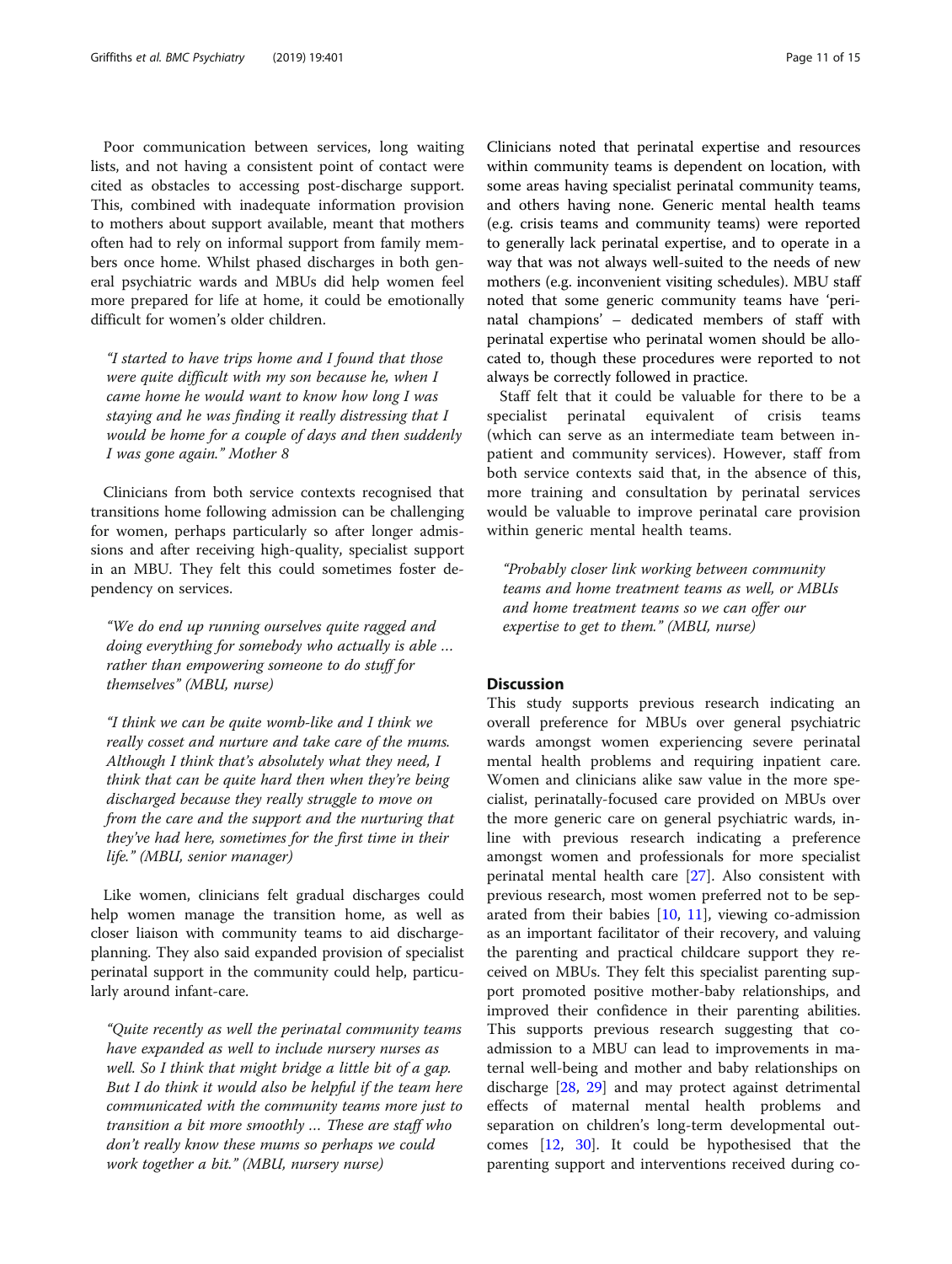admission to an MBU could help to foster more positive mother-baby attachments  $[31]$  $[31]$  – perhaps by improving maternal sensitivity, a key theoretical aspect of parenting related to attachment [\[32,](#page-14-0) [33\]](#page-14-0). More research is needed to explore this, since national guidance on parenting interventions in MBUs is currently limited [[34](#page-14-0), [35\]](#page-14-0), due to a lack of evidence for the effectiveness of parenting interventions for women experiencing severe mental illness, especially in MBU settings [[36\]](#page-14-0).

Participants viewed positive relationships with staff as of central importance on both general psychiatric wards and MBUs. This was also a key finding of a qualitative meta-synthesis of research examining service users' wider experiences of psychiatric inpatient care [\[15](#page-13-0)]. In common with the wider mental health literature, women valued staff who appeared committed to their jobs and were empathetic, compassionate and warm towards them [[17,](#page-13-0) [18\]](#page-13-0). Some participants reported negative interactions with staff who lacked these personal qualities and dedication to their job. Limited staff availability, due to heavy workloads and understaffing, and associated lack of staff continuity were identified by both women and clinicians as barriers to therapeutic alliances with staff, as in previous research in other acute inpatient settings (including crisis houses) [[18](#page-13-0)] and crisis resolution and home treatment teams [[37](#page-14-0)].

Many women also valued informal peer support from other women experiencing perinatal mental health problems in MBUs. This helped normalise women's difficulties and fostered a sense of 'community'. This complements a wider research literature indicating that more formal peer support (e.g. self-help style services, befriending and peer support workers) may help promote recovery from perinatal mental health difficulties, and mental health difficulties more broadly, both in inpatient environments and in the community [\[38](#page-14-0)–[40](#page-14-0)]. Participants typically reported fewer positive relationships with other patients on general psychiatric wards. Many felt less understood, and disturbed by other services users' more diverse and severe presentations. The typically less 'home-like' environment in general psychiatric wards may also have hindered bonding with peers [[41](#page-14-0)].

Despite the clear preference for MBUs, women and clinicians alike described difficulties accessing MBUs, especially due to unavailability of beds and long distances between home and MBUs, in-line with previous research [[27,](#page-14-0) [42](#page-14-0)]. Accessibility issues could cause anxiety and stress for women and clinicians alike. Indeed, access difficulties have been widely-reported across the perinatal mental health care pathway and across mental health services more generally in England, attributed in part to inadequate funding, lack of integration of services, insufficient training and an understaffed workforce [\[4](#page-13-0), [43](#page-14-0)]. However, as already mentioned, since the study period

there has been a significant increase in perinatal mental health service provision following an increase in funding for four new mother and baby units in regions underserved, and the expansion of specialist community perinatal mental health services.

Some women on both MBUs and acute wards also experienced considerable difficulties transitioning back home, and clinicians recognised a need to support women more with this. This complements previous research calling for more collaborative and integrated services in the perinatal period [[43](#page-14-0)–[45](#page-14-0)], with evidence suggesting that this may improve both perinatal and infant mental health outcomes [\[44](#page-14-0), [46\]](#page-14-0).

#### Clinical and policy implications

This study suggests that specialist inpatient care is considered preferable to generic care in the perinatal period from both service user and staff perspectives, and reveals some of the problems that insufficient provision of specialist perinatal services can cause. The findings support recent increased investment to develop more MBUs in the UK and suggest that there may be value in introducing this model of care to countries that do not currently have specialist facilities. Clinicians also suggested there may be value in developing specialist perinatal community crisis teams and high-dependency MBUs, to cater for a wider population of perinatal women. International solutions to the problem of limited MBU funding could also include: only accommodating babies during the day-time [[47](#page-14-0)] and only operating MBUs on weekdays [[9\]](#page-13-0). Furthermore, access to alternative services (such as mother-child day-care units, community-based and home-based services) may help to compensate for limited MBU access in some areas [\[9](#page-13-0)]. Further research comparing the benefits, limitations, feasibility and costeffectiveness of such models of care is needed, including international models across high, middle and low resource countries.

The lack of perinatal expertise and focus on general psychiatric wards was a clear barrier to delivering highquality, person-centred care tailored to perinatal women's needs. Clinicians suggested that this could be addressed by more perinatal mental health training, closer liaison between non-perinatal and perinatal services, and greater focus on adaptations to the ward environment to better cater for women's needs. Even on MBUs, the findings suggested a need for better facilities to support women whose babies are older, as well as more support with specific aspects of infant-care, and greater efforts to ensure women do not feel disempowered by strict MBU rules.

This study also revealed a need for better post-discharge support for women. Transitioning from inpatient care to home living can be a difficult time for any psychiatric inpatient [\[15\]](#page-13-0). However, this study's findings demonstrate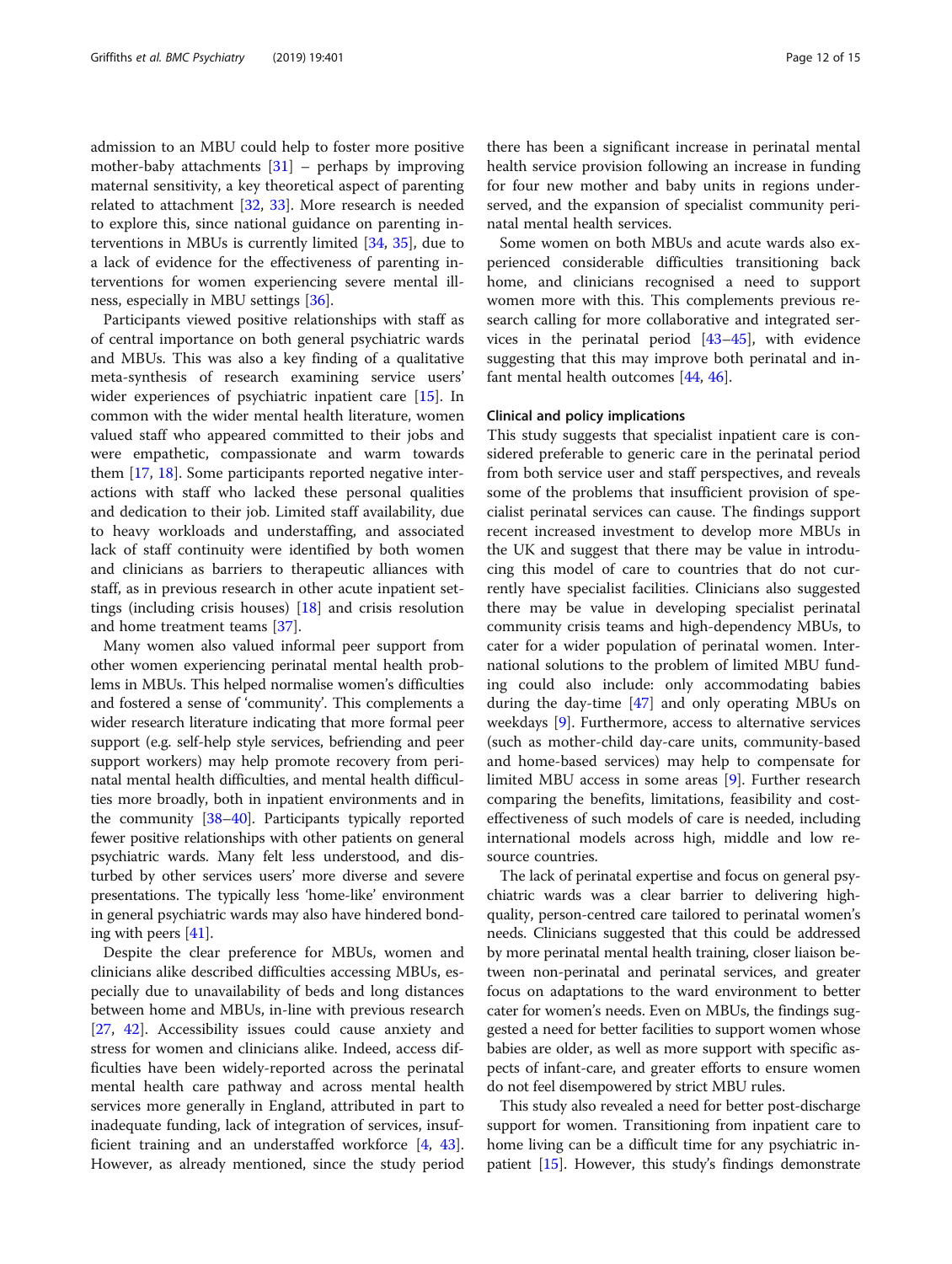that women admitted for perinatal mental health difficulties face additional challenges during this transitionary period. For instance, many reported difficulties reintegrating back into their family unit, adjusting to family life and providing childcare in the absence of external support. Many women lacked confidence in their ability to cope at home, even - and perhaps especially - after receiving intensive parenting support in an MBU. This highlights the importance of connecting mothers with mental health and parenting services following discharge [[48](#page-14-0), [49](#page-14-0)]. Such support could help prevent relapse and improve mothers' functioning in the community [\[50,](#page-14-0) [51\]](#page-14-0). Clinicians also emphasised the need for closer collaboration between inpatient services and relevant community-based and home-based services and organisations.

Finally, more efforts also need to be made by both acute wards and MBUs to cater for women's families. This is imperative given the importance of social support for women experiencing perinatal mental health problems [\[40](#page-14-0)]. Support participants found helpful that could be more widely implemented included: reimbursement of travel expenses; flexible visiting hours; and provision of a safe, homely, child-friendly environment (for example, by providing children's toys and access to a private family room for visits). In some countries, such as France and Australia, some MBUs even permit fathers to reside in them alongside the mother and baby [[9\]](#page-13-0).

#### Research implications

This study builds on existing literature and highlights a need for future research investigating: differences in MBU and general ward outcomes in quantitative terms; which models of care work for whom (and factors mediating this); and whether beneficial features of MBUs could be implemented on general wards to improve perinatal care provision in this service context. Future studies could also explore international differences in MBU operation and outcomes, and evaluate other alternative models of specialist perinatal inpatient care. Such research would provide further insights into how best to support women experiencing severe perinatal mental health problems, and so could further inform clinical practice, service commissioning and policy-making internationally.

#### Strengths and limitations

For this study, participants were successfully recruited from nine NHS healthcare providers across England, and the purposive sampling strategy ensured a diverse sample of women who varied in their demographic and clinical characteristics. Nevertheless, it is possible that recruitment of women via clinicians may have led to hearing the views of a more engaged or satisfied sample and it was notable that the sample was overall fairly highly educated.

Similarly, as the practitioner sample was drawn from only one MBU and one acute ward - and specifically a female ward rather than a mixed ward - the findings may not apply to all MBU or acute ward teams. It is also possible that the focus group methodology could have restricted the information obtained, particularly as each group included colleagues of different levels of seniority. Nevertheless, the fact that both women's and clinicians' views were accessed is a strength of the current study, plus their similarities arguably increase confidence in the findings.

The fact that most interviews were conducted by a female clinical psychologist with considerable perinatal experience may have facilitated open discussion, but could also have inhibited it by creating a power imbalance between the women and interviewer, especially in cases where participants had previous negative experience with healthcare professionals.

Finally, as this study was part of a wider project on women's entire pathway of care during the perinatal period, the length of time in interviews spent specifically discussing MBUs or acute wards was sometimes limited. Nevertheless, rich information was obtained, allowing identification of many relevant themes.

#### Conclusions

This qualitative study compared experiences of being admitted to general psychiatric wards versus MBUs for acute, severe perinatal mental health difficulties. It revealed an overall preference for specialist MBUs over general psychiatric wards, with most women valuing being able to be co-admitted with their baby to an MBU. Women and clinicians alike described MBUs as generally more child-friendly environments, offering greater perinatal expertise and a more inclusive, family-centred approach to care. MBUs were felt to be better-suited to the needs of new mothers. Future research should focus on how these insights can be used to deliver better-quality person-centred care on general psychiatric wards.

The findings support the current drive for increased investment into MBU service provision in the UK to address the significant problems caused by their currently limited accessibility. Further research investigating the costeffectiveness of MBUs compared to alternative models of care both within the UK and internationally is also needed to inform future policy-making and commissioning of mental health services.

Key areas of dissatisfaction common to both service contexts included: lack of psychological and practical support for partners and relatives, and poor postdischarge continuity of care. Participants' experiences were also mixed with regard to factors such as staff availability and therapeutic relationships with staff. These are commonly-recurring themes across the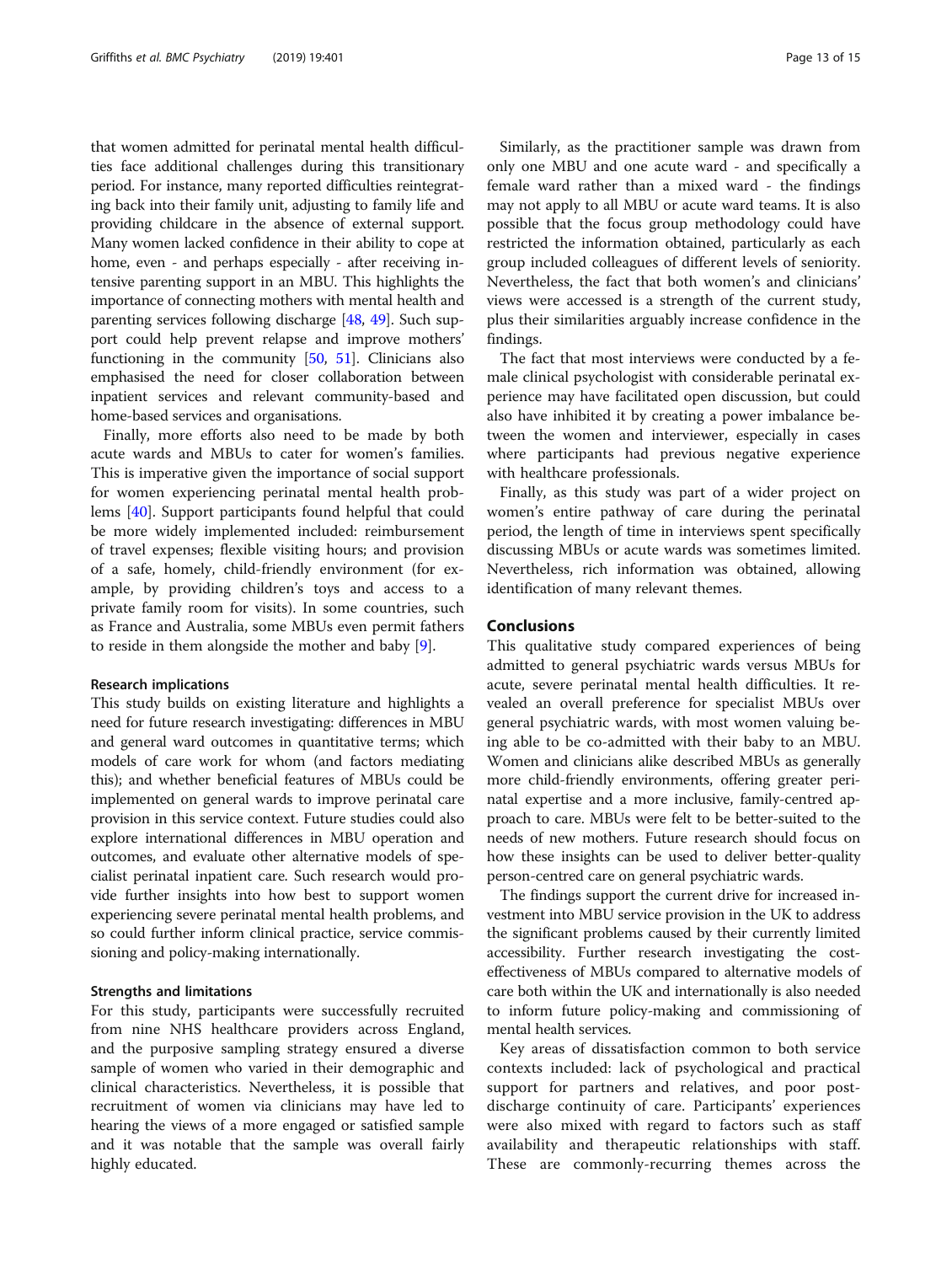<span id="page-13-0"></span>psychiatric inpatient literature. Suggestions were made for how to address these concerns and improve the quality of inpatient care provided to women experiencing perinatal mental health problems. However, further qualitative research exploring the views of partners/relatives, staff and commissioners is also needed.

#### Abbreviations

MBU: Mother and Baby Unit; PAG: Perinatal Service User and Carer Advisory Group

#### Acknowledgements

The authors are very grateful indeed for the advice and support received from the Perinatal Service User and Carer Advisory Group, and from the wider ESMI study team. The study team would also like to thank all the women and healthcare professionals who gave up their time to take part in the study.

#### Authors' contributions

JG contributed to data collection, data analysis, interpretation of results and drafting of the manuscript. BLT contributed to study concept and design, data collection, data analysis, interpretation of results and drafting of the manuscript. NM, LMH, DB, GS and SJ contributed to study concept and design and drafting of the manuscript. All authors read and approved the final manuscript.

#### Funding

This paper summarises independent research funded by the National Institute for Health Research (NIHR) under its PGfAR Programme (Grant Reference Number RP-PG-1210-12002). The views expressed are those of the authors and not necessarily those of the NIHR or the Department of Health and Social Care.

SJ is supported by the NIHR Mental Health Research Policy Unit, the NIHR Collaboration for Leadership in Applied Health Research and Care (CLAHRC) North Thames and the UCLH Biomedical Research Centre.

LMH was supported by a National Institute for Health Research (NIHR) Research Professorship (NIHR-RP-R32–011). She is now supported by the NIHR Mental Health Research Policy Unit, and is partly supported by the South London and Maudsley NHS Foundation Trust/King's College London Biomedical Research Centre.

The funders had no role in study design, data collection and analysis, interpretation of data, or preparation of the manuscript.

#### Availability of data and materials

The datasets generated and/or analysed during the current study are not publicly available due to them containing information that could compromise research participant privacy/consent but are available from the corresponding author on reasonable request.

#### Ethics approval and consent to participate

All procedures contributing to this work complied with the ethical standards of the English National Health Service. Ethical approval was obtained from the Camberwell St Giles London Research Ethics Committee (REC reference: 13/LO/1855). Informed written consent was obtained from all individual participants included in the study.

#### Consent for publication

Not applicable.

#### Competing interests

The authors declare that they have no competing interests.

#### Author details

<sup>1</sup> Division of Psychiatry, University College London, Maple House, 149 Tottenham Court Road, London W1T 7NF, UK. <sup>2</sup>Warwick Clinical Trials Unit, Warwick Medical School, University of Warwick, Gibbet Hill, Coventry CV4 7AL, UK. <sup>3</sup>Section of Women's Mental Health, Institute of Psychiatry Psychology and Neuroscience, King's College London, Crespigny Park,

London SE5 8AF, UK. <sup>4</sup>South London and Maudsley NHS Foundation Trust Channi Kumar Mother and Baby Unit, Bethlem Royal Hospital, Monks Orchard Road, Beckenham BR3 3BX, UK.

# Received: 11 July 2019 Accepted: 4 December 2019

#### References

- 1. Maternal Mental Health Alliance. Maternal mental health Women's voices. 2017.
- 2. Kendell RE, Chalmers JC, Platz C. Epidemiology of puerperal psychoses. Br J Psychiatry. 1987;150:662–73.
- 3. Munk-Olsen T, Laursen TM, Pedersen CB, Mors O, Mortensen PB. New parents and mental disorders: a population-based register study. JAMA. 2006;296(21):2582–9.
- 4. Bauer A, Parsonage M, Knapp M, Lemmi V, Bayo A. The costs of perinatal mental health problems [internet]. LSE and Centre for Mental Health; 2014. Available from: <http://eprints.lse.ac.uk/59885/>
- 5. Stein A, Pearson RM, Goodman SH, Rapa E, Rahman A, McCallum M, et al. Effects of perinatal mental disorders on the fetus and child. Lancet. 2014; 384(9956):1800–19.
- 6. NSPCC. Prevention in mind: All Babies Count: spotlight on perinatal mental illness. 2013.
- 7. Brockington I, Butterworth R, Glangeaud-Freudenthal N. An international position paper on mother-infant (perinatal) mental health, with guidelines for clinical practice. Arch Womens Ment Health. 2017;20(1):113–20.
- 8. NHS England. Specialised perinatal mental health services (in-patient mother and baby units and linked outreach teams) service specification. 2016.
- 9. Glangeaud-Freudenthal NM-C, Rainelli C, Cazas O, Nezelof S, Dugnat M, Poinso F, et al. Inpatient mother and baby psychiatric units (MBUs) and day cares. Joint Care of Parents and Infants in perinatal psychiatry. Cham: Springer International Publishing; 2016. p. 147–64.
- 10. Antonysamy A, Wieck A, Wittkowski A. Service satisfaction on discharge from a psychiatric mother and baby unit: a representative patient survey. Archives Women's Mental Health. 2009;12(5):359–62.
- 11. Neil S, Sanderson H, Wieck A. A satisfaction survey of women admitted to a psychiatric mother and baby unit in the northwest of England. Archives Women's Mental Health. 2006;9(2):109–12.
- 12. Connellan K, Bartholomaeus C, Due C, Riggs DW. A systematic review of research on psychiatric mother-baby units. Archives Women's Mental Health. 2017;22:1–16.
- 13. Rose D, Evans J, Laker C, Wykes T. Life in acute mental health settings: experiences and perceptions of service users and nurses. Epidemiol Psychiatr Sci. 2015;24(1):90–6.
- 14. Rose D. Users' voices: the perspective of mental health service users on community and hospital care; 2001.
- 15. Wood L, Alsawy S. Patient experiences of psychiatric inpatient care: a systematic review of qualitative evidence. J Psychiatr Intensive Care. 2016; 12(1):35–43.
- 16. Cleary M, Hunt GE, Horsfall J, Deacon M. Nurse-patient interaction in acute adult inpatient mental health units: a review and synthesis of qualitative studies. Issues Ment Health Nurs. 2012;33(2):66–79.
- 17. Stenhouse RC. 'They all said you could come and speak to us': patients' expectations and experiences of help on an acute psychiatric inpatient ward. J Psychiatr Ment Health Nurs. 2011;18(1):74–80.
- 18. Sweeney A, Fahmy S, Nolan F, Morant N, Fox Z, Lloyd-Evans B, et al. The relationship between therapeutic alliance and service user satisfaction in mental health inpatient wards and crisis house alternatives: a cross-sectional study. PLoS One. 2014;9(7):e100153.
- 19. Weich S, Griffith L, Commander M, Bradby H, Sashidharan SP, Pemberton S, et al. Experiences of acute mental health care in an ethnically diverse inner city: qualitative interview study. Soc Psychiatry Psychiatr Epidemiol. 2012 Jan;47(1):119–28.
- 20. Heron J, Gilbert N, Dolman C, Shah S, Beare I, Dearden S, et al. Information and support needs during recovery from postpartum psychosis. Archives Women's Mental Health. 2012;15(3):155–65.
- 21. Robertson E, Lyons A. Living with puerperal psychosis: a qualitative analysis. Psychol Psychother Theory Res Pract. 2003;76(4):411–31.
- 22. Mental Welfare Commission. Perinatal themed visit report: Keeping mothers and babies in mind. 2016.